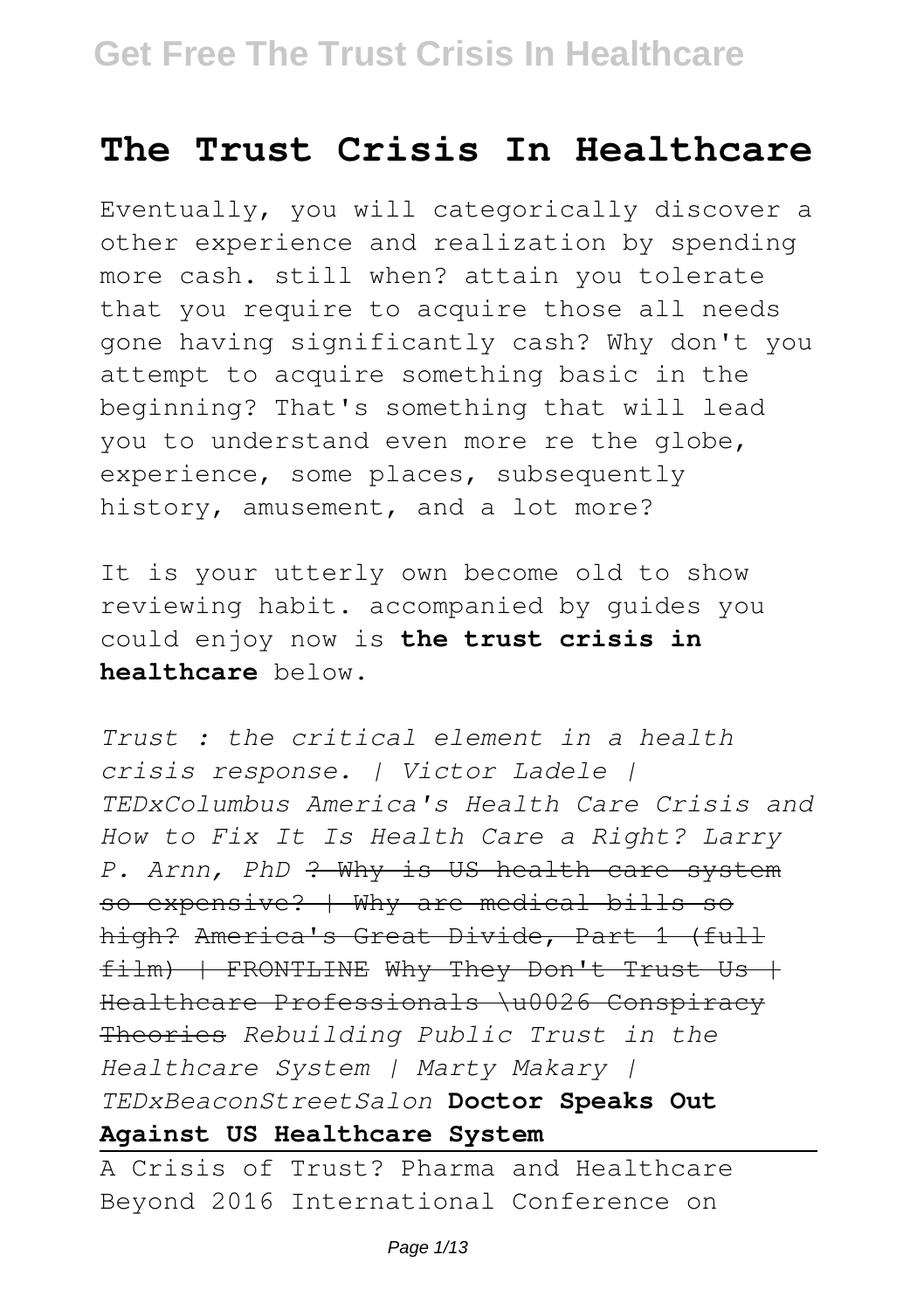\"Growing Global Interdependence In International Social Work\" | Day - 2 *Why Single Payer Health Care Doesn't Work (Lessons from the Hoover Policy Boot Camp) | Chapter Three* The US medical system is still haunted by slavery \"Who does control the world?\" - Noam Chomsky - BBC interview 2003 Noam Chomsky - on Social Darwinism Sambit Patra at his best!!! - ?????? ?? ????? ??? | The DeshBhakt with Akash Banerjee Noam Chomsky on George Orwell, the Suppression of Ideas and the Myth of American Exceptionalism Noam Chomsky - Keeping the Poor Frightened *Noam Chomsky - Ron Paul's ideas are savage Noam Chomsky: How Climate Change Became a 'Liberal Hoax'*

US Healthcare System Explained**WHY I JUST INVESTED IN ALIBABA STOCK ??? // Alibaba News \u0026 Technical Breakdown Irrevocable Trust - What Is It? How Does It Protect Assets?** *The 5 Stocks Ray Dalio Just Bought* Why good leaders make you feel safe | Simon Sinek **COVID-19: Crisis Standards of Care—Guidance for Health Care Systems and Providers Covid19: How governments keep public trust in a crisis - BBC Newsnight** Estate Planning in a Crisis (What You Can Do Now!) *Well-being of Healthcare Workers During COVID-19 Crisis Webinar* **Our Worst Health Care Crisis Flattening the Other Curve: Dealing with the Looming Mental Health Crisis** The Trust Crisis In Healthcare

The Trust Crisis represents the first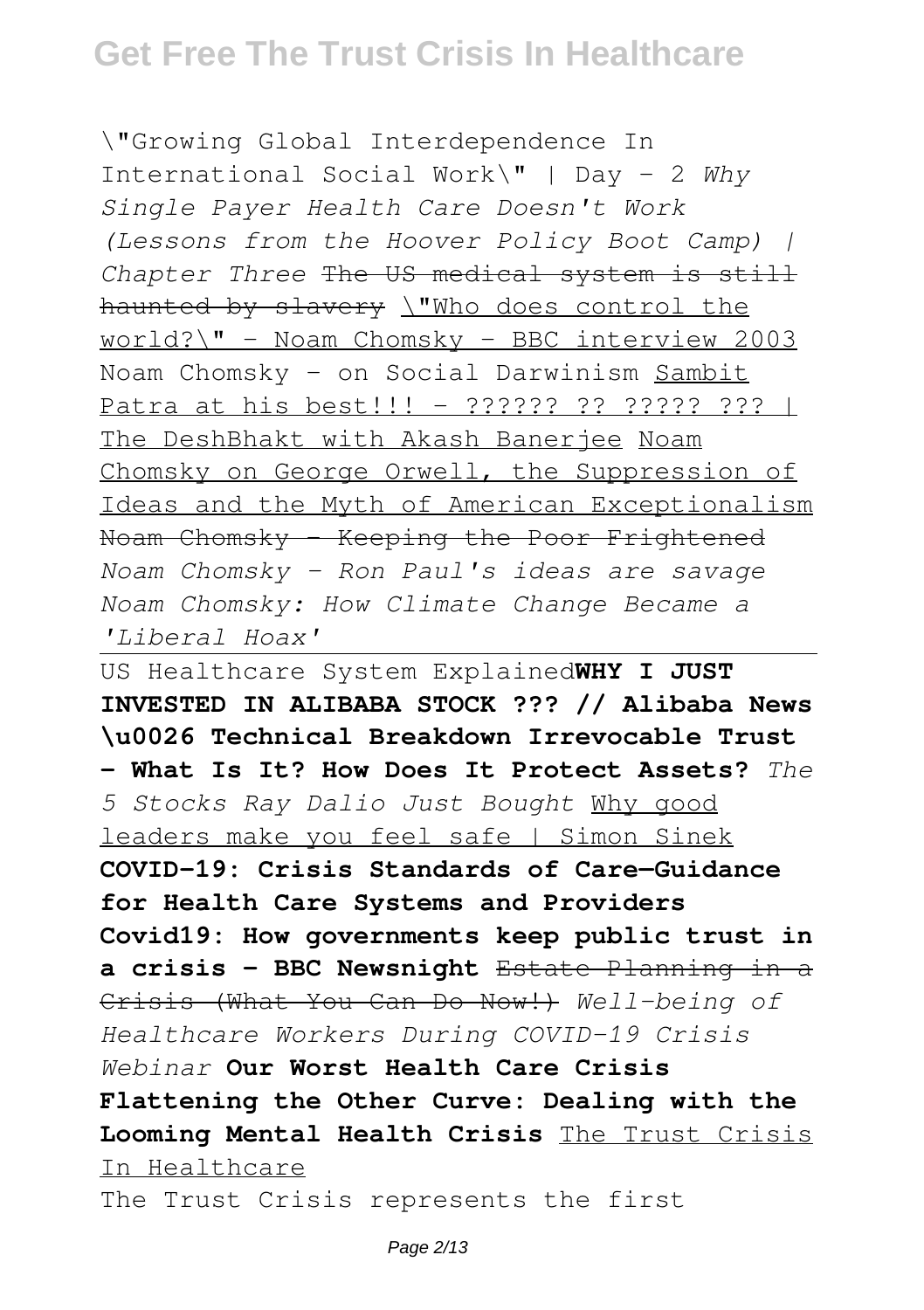comprehensive survey of the causes and consequences of declining trust in healthcare, and more importantly, it provides suggestions for restoring the trust. Shore brings together an unparalleled collection of healthcare leaders for this volume.

#### The Trust Crisis in Healthcare: Causes, Consequences, and ...

The Trust Crisis in Healthcare: Causes, Consequences, and Cures eBook: Shore, David A.: Amazon.co.uk: Kindle Store

## The Trust Crisis in Healthcare: Causes, Consequences, and ...

Abstract. The lack of trust in the U.S. healthcare system brings ominous results, from decreasing health outcomes to increasing costs, from organizational inefficiencies to a pattern of litigation. The trust famine carries dire consequences if allowed to continue, but measures to regain trust are possible. This book provides a comprehensive survey of the causes and consequences of declining trust in healthcare, and provides suggestions for restoring trust.

#### Trust Crisis in Healthcare: Causes, Consequences, and ...

The lack of trust in the U.S. healthcare system brings ominous results, from decreasing health outcomes to increasing costs, from organizational inefficiencies to a pattern of litigation. The trust...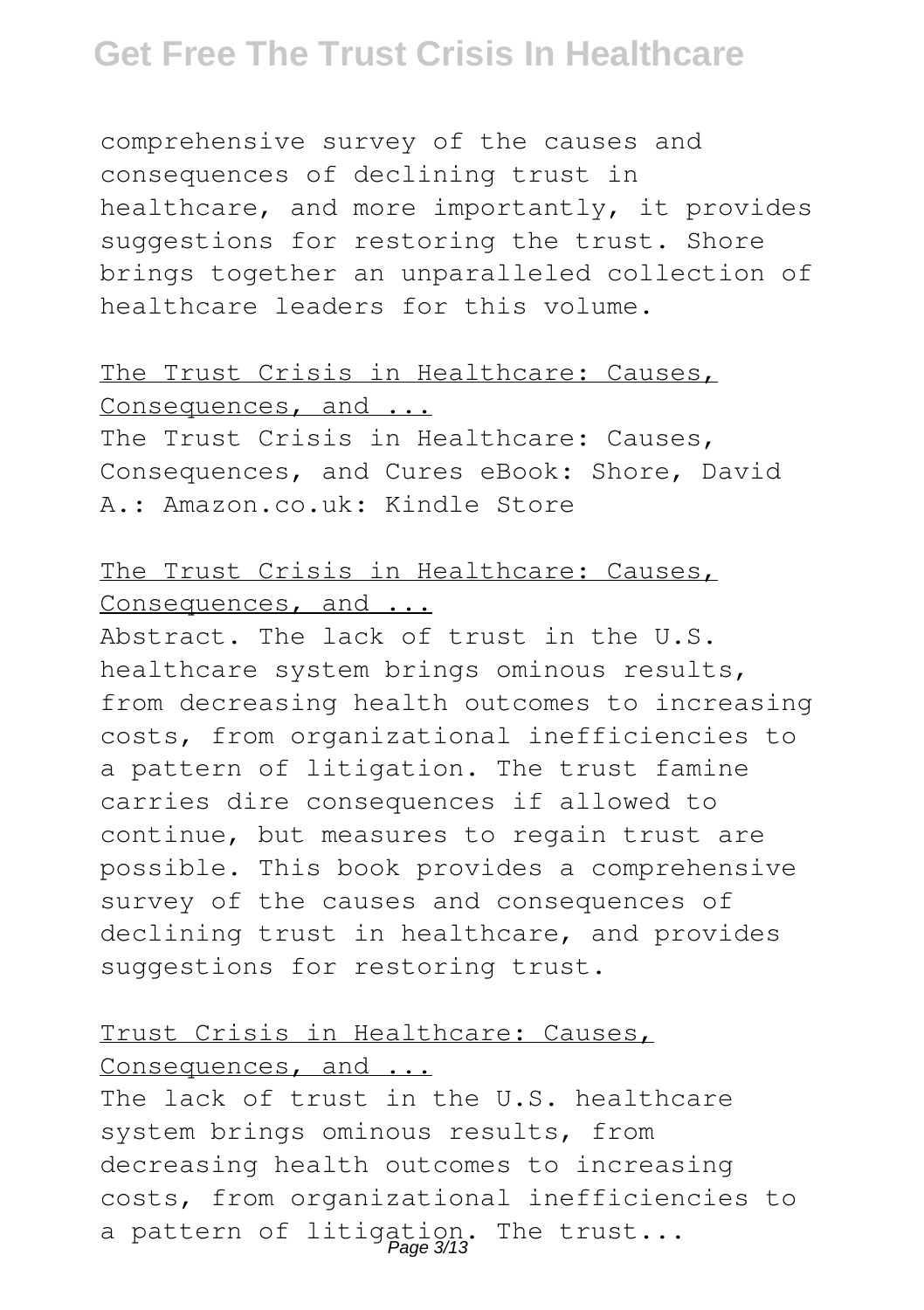The Trust Crisis in Healthcare: Causes, Consequences, and ...

Online retailer of specialist medical books, we also stock books focusing on veterinary medicine. Order your resources today from Wisepress, your medical bookshop

## 9780195176360 - The Trust Crisis in

#### Healthcare

Buy The Trust Crisis in Healthcare: Causes, Consequences, and Cures by David A. Shore (Editor) (12-Oct-2006) Hardcover by (ISBN: ) from Amazon's Book Store. Everyday low prices and free delivery on eligible orders.

## The Trust Crisis in Healthcare: Causes, Consequences, and ...

The Trust Crisis in Healthcare: Causes, Consequences, and Cures Author: David A. Shore published on October, 2006: Amazon.co.uk: David A. Shore: Books

#### The Trust Crisis in Healthcare: Causes, Consequences, and ...

The Trust Crisis in Healthcare: Causes, Consequences, And Cures. by Shore, David A. (Edt) The lack of trust in our healthcare system brings ominous results, from decreasing health outcomes to increasing costs, from organization inefficiencies to a pervasive pattern of litigation. This will only worsen as healthcare becomes subject to greater market mechanisms, and as patients,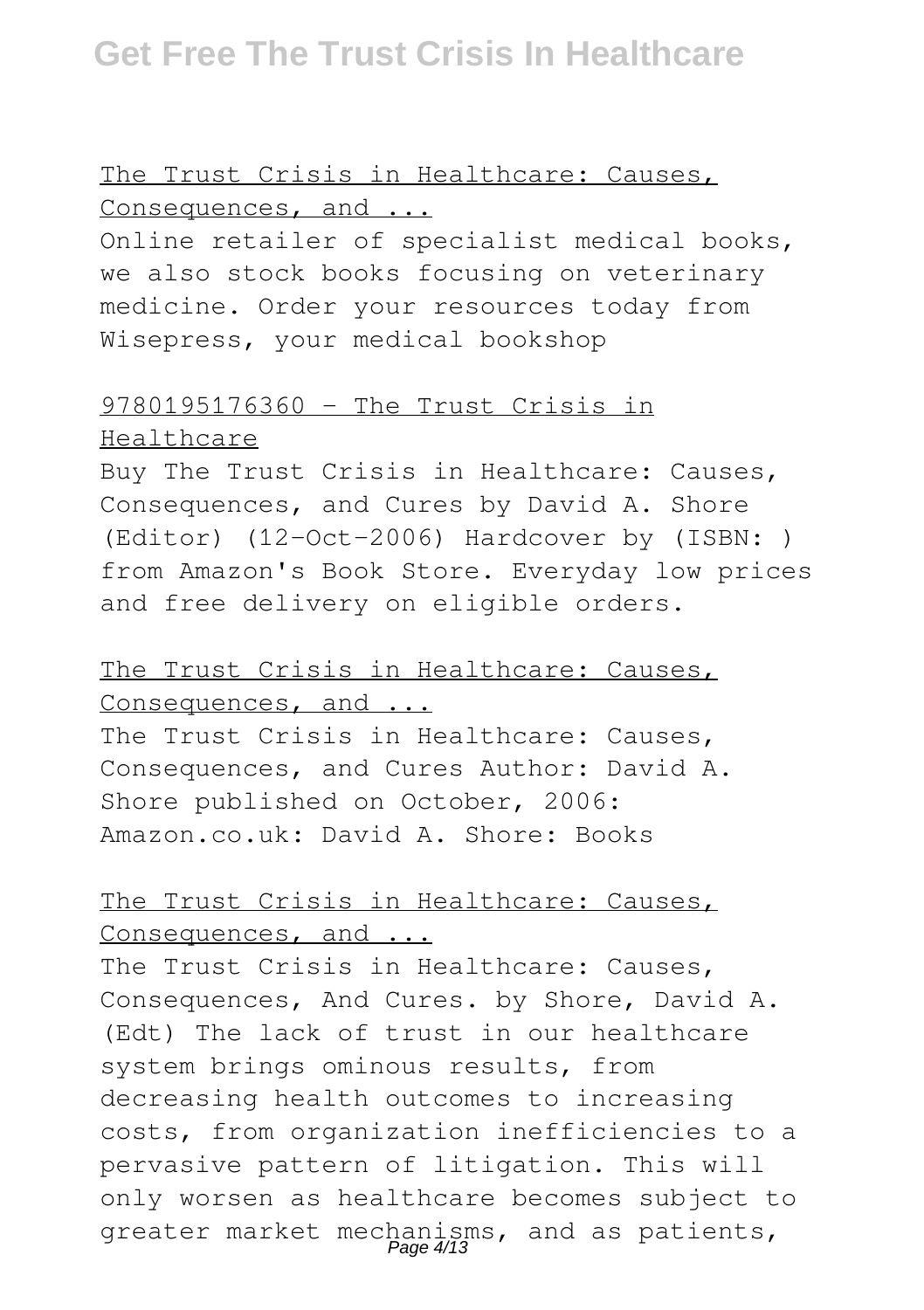providers, and payers view each other with increasing suspicion.

## The Trust Crisis in Healthcare - Shore, David A. (EDT ...

The trust crisis in healthcare. I know, trust can be an overused word, but there is no denying the importance it has both in our personal relationships and in our commerce. I can think of nothing more sacred than the trust we place in those who provide physical and mental services to us when we become injured, sick or frail.

Why is Trust So Important in Healthcare? The Trust Crisis represents the first comprehensive survey of the causes and consequences of declining trust in healthcare, and more importantly, it provides suggestions for restoring that trust. Editor David A. Shore, founder of the Harvard School of Public Health's Trust Initiative, brings together an unparalleled collection of healthcare leaders for this volume.

#### The Trust Crisis in Healthcare: 9780195176360: Medicine ...

Buy The Trust Crisis in Healthcare by David A. Shore from Waterstones today! Click and Collect from your local Waterstones or get FREE UK delivery on orders over £25.

The Trust Crisis in Healthcare by David A. Shore | Waterstones Page 5/13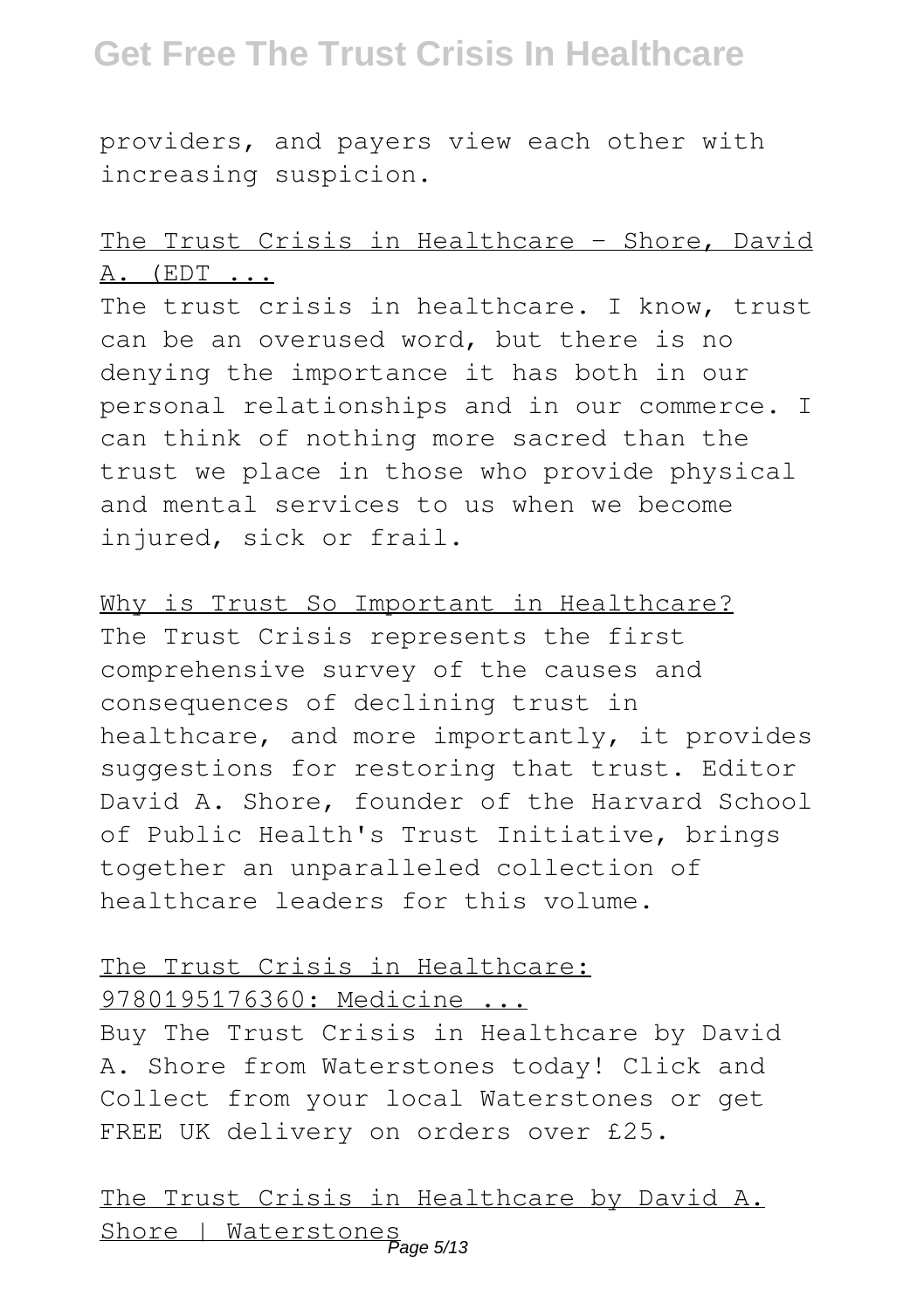The Trust Crisis in Healthcare. Edited by David A. Shore. Description. The lack of trust in our healthcare system brings ominous results, from decreasing health outcomes to increasing costs, from organization inefficiencies to a pervasive pattern of litigation.

#### The Trust Crisis in Healthcare - David A.  $Shorte - Oxford ...$

the trust crisis in healthcare causes consequences and cures david a shore the lack of trust in our healthcare system brings ominous results from decreasing health outcomes to increasing costs from organization inefficiencies to a pervasive pattern of litigation this say youre sorry rebuilding trust in a healthcare crisis the lockdown was implemented largely to

#### the trust crisis in healthcare - donsimmonds.co.uk

Health 'Breaking point': Union reports Sheffield hospitals face second wave staffing crisis A union representative speaking on behalf of nurses in Sheffield has said that the city's ...

#### 'Breaking point': Union reports Sheffield hospitals face ...

A specialist community-based team that has seen a dramatic reduction in inpatient admissions of young people in crisis has won a prestigious award from the Royal College of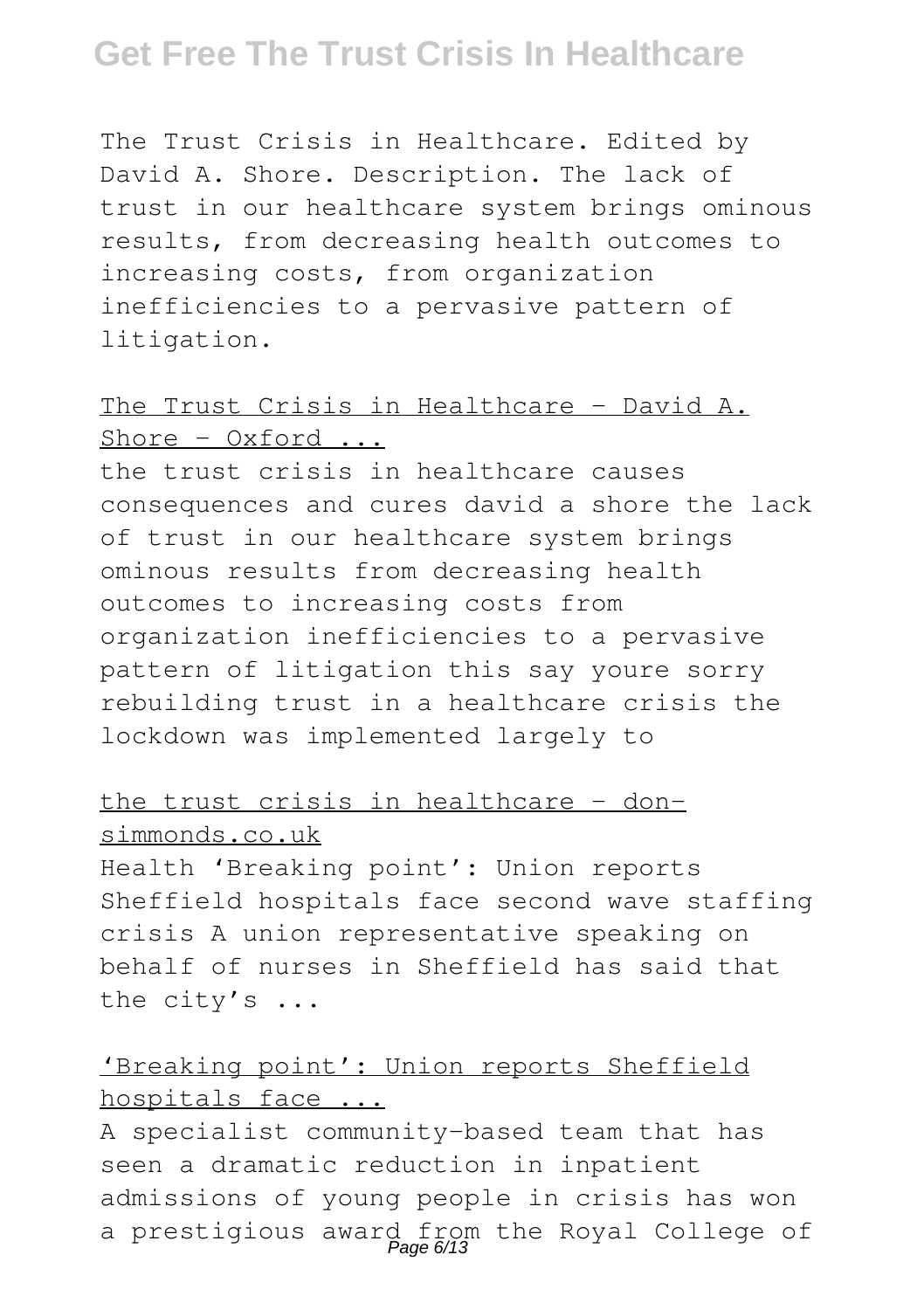Psychiatrists. The Adolescent Community Treatment Service (ACTS) has been named Psychiatric Team of the Year: Children and ...

#### A winning team mentality that has helped improve mental ...

Prime Minister Mette Frederiksen enjoyed widespread support during the coronavirus crisis for early and drastic lockdown measures, but the handling of the mink cull has dented that.

This is a comprehensive survey of the causes and consequences of declining trust in healthcare, and provides suggestions for its restoration. The authors identify the elements of trust in the environment of modern healthcare, and analyse the sources of mistrust in key areas of medicine.

This is a comprehensive survey of the causes and consequences of declining trust in healthcare, and provides suggestions for its restoration. The authors identify the elements of trust in the environment of modern healthcare, and analyse the sources of mistrust in key areas of medicine

The U.S. healthcare system exists in a trust crisis. Without trust, the United States Healthcare system is doomed to mediocrity.<br>Page 7/13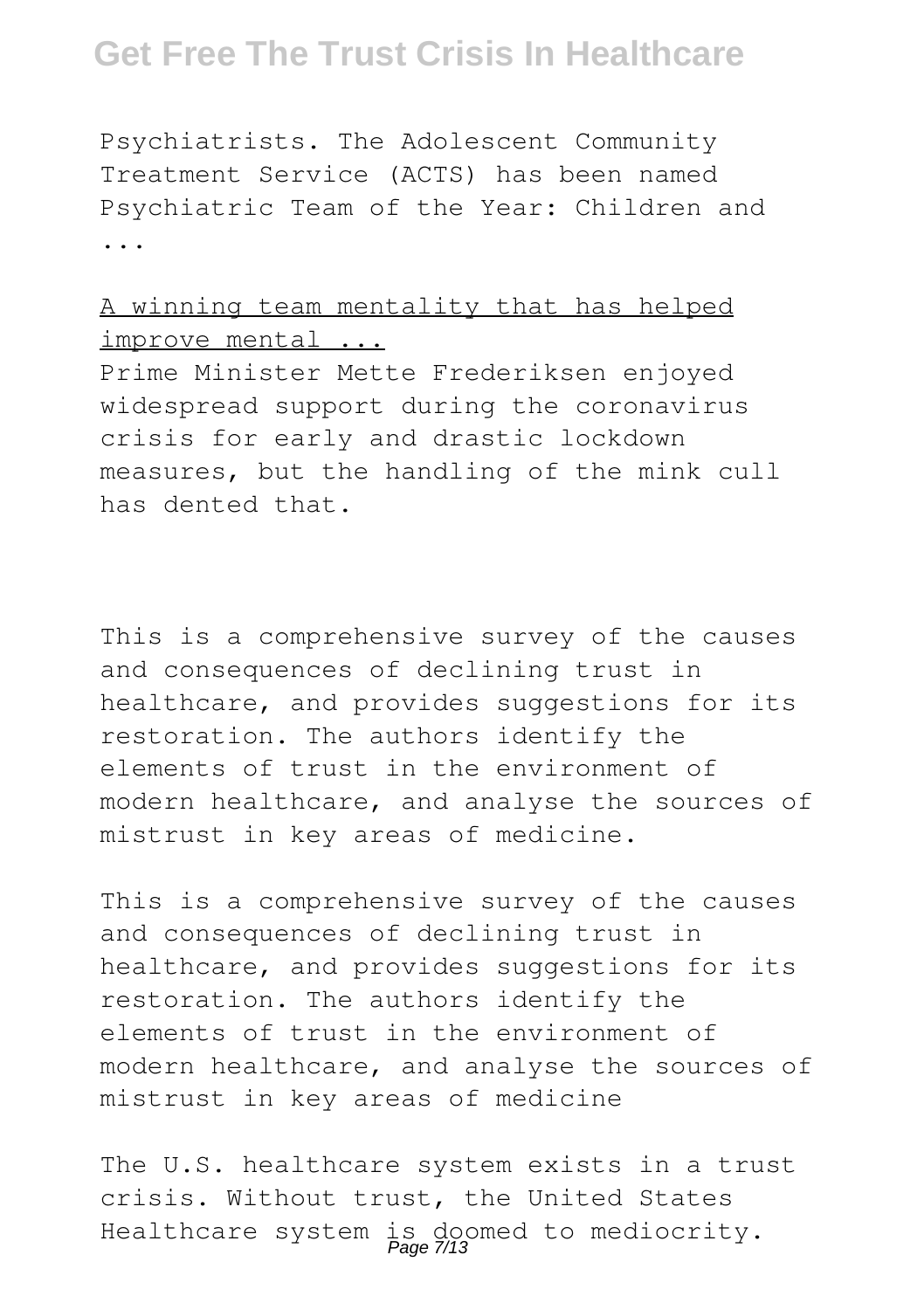Although healthcare is the most personal of interactions, the U.S. healthcare system is grounded in a business model based on a winlose paradigm. Unfortunately, recent events both in society at large and within the healthcare industry have created negative trust resets(TM) that has only magnified the problem. Healthcare is unique in that it personally impacts every individual in the United States; whether being employed in the industry, an influencer such as media or government or a utilizer of healthcare services. If we are to address the challenges of access, cost and quality of healthcare we have to do more than alter payment and organizational models. We have to address the elephant in the room; trust. It will require a conscious behavior change by each stakeholder to improve trust across the system.

Over the last decade it has become popular to characterise relationships between individuals and institutions as suffering from a lack of trust, or indeed, as being in the midst of a 'trust crisis'. While loss of trust has become a common media by-line, relatively little attention has been devoted to exploring why trust has become so important for public and private organisations; what is actually understood by the term 'trust'; and whether it is an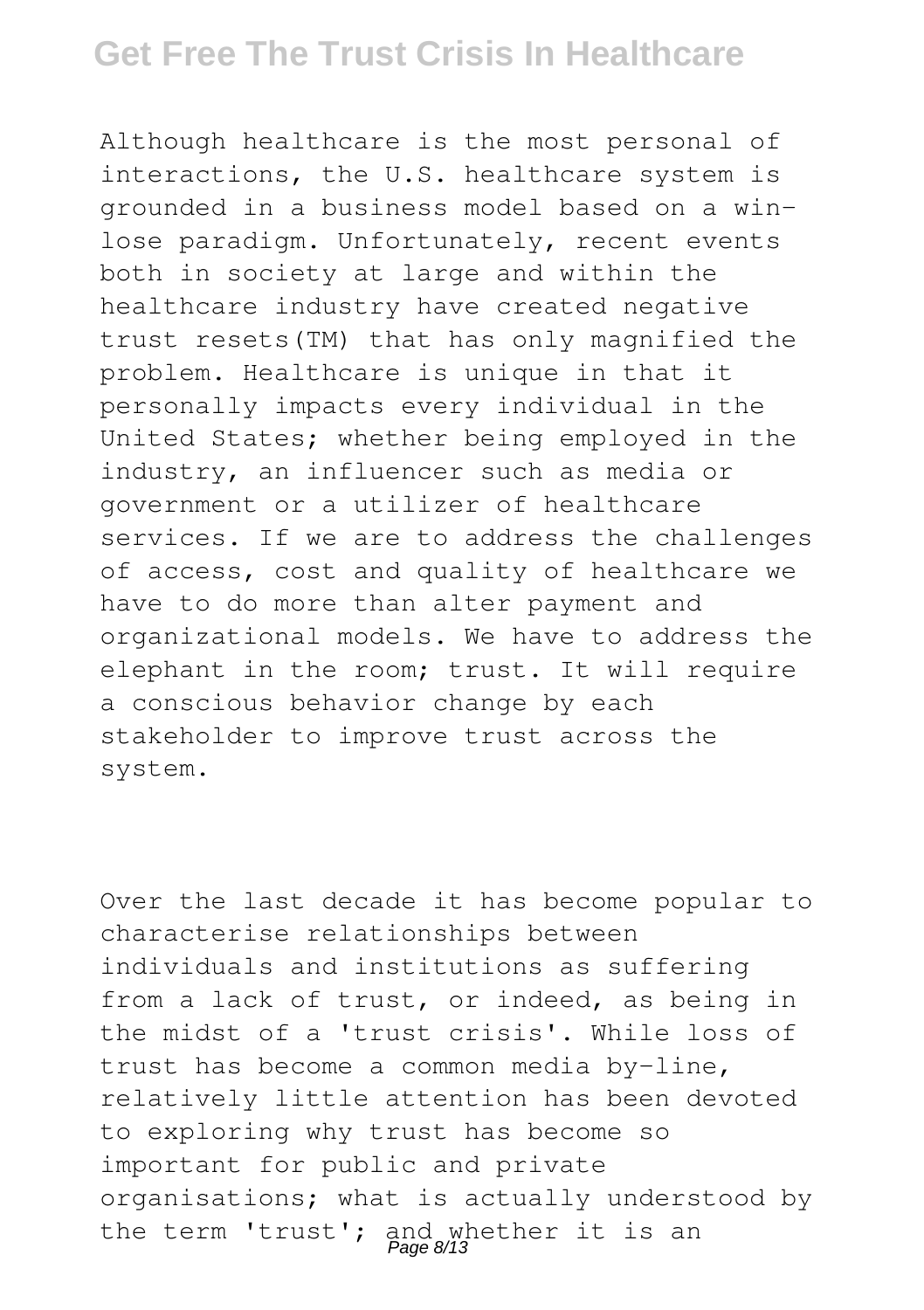appropriate mechanism for analysing and discussing complex institutional relationships. -- This project draws on the extensive literatures on trust, as well as institutional and organisational decisionmaking, to understand the factors shaping the contemporary salience of trust for the pharmaceutical industry. This sector is frequently portrayed as suffering from critically low levels of trust, particularly in terms of its public profile. Through semi structured in-depth interviews with respondents from industry and a number of its stakeholders -- particularly healthcare professionals, regulators and patient representatives - this project seeks to: outline what trust means to industry and healthcare actors; assess its rhetorical and substantive functions; explore the role trust plays in conferring legitimacy on institutional actors; evaluate its function as a quasi regulatory tool and as a driver of institutional cohesion and renewal; and understand how it functions as pretext for various economic stratagems. -- A number of key findings emerge from this research in relation to trust, the pharmaceutical industry and institutions more generally. Whilst those findings conform with previous depictions of trust as complex, multifaceted and emergent, however, they also suggest some novel interpretations.

By 2030, the world will be short of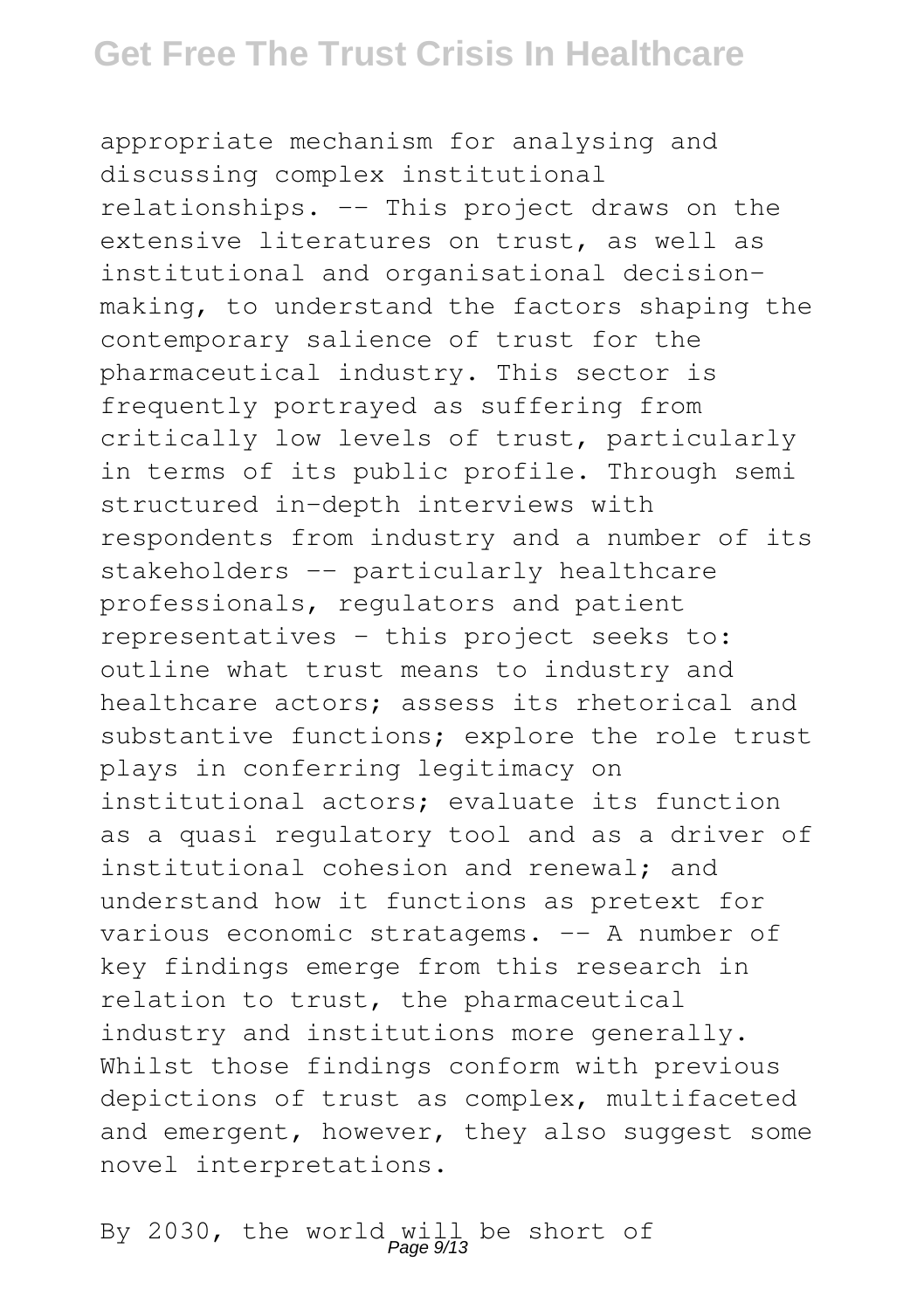approximately 15 million health workers - a fifth of the workforce needed to keep healthcare systems going. Global healthcare leader and award-winning author, Dr Mark Britnell, uses his unique insights from advising governments, executives, and clinicians in more than 70 countries, to present solutions to this impending crisis. Human: Solving the Global Workforce Crisis in Healthcare, calls for a reframing of the global debate about health and national wealth, and invites us to deal with this problem in new and adaptive ways that drive economic and human prosperity. Harnessing technology, it asks us to reimagine new models of care and levels of workforce agility. Drawing on experiences ranging from the world's most advanced hospitals to revolutionary new approaches in India and Africa, Dr Mark Britnell makes it clear what works - and what does not. Short and concise, this book gives a truly global perspective on the fundamental workforce issues facing health systems today.

Calming fears, alleviating suffering, enhancing and saving lives -- this is what motivates doctors virtually every single day. When the structure and culture in which physicians work are well aligned, being a doctor is a most rewarding job. But something has gone wrong in the physician world, and it is urgent that we fix it. Fundamental flaws in the US health care system make it more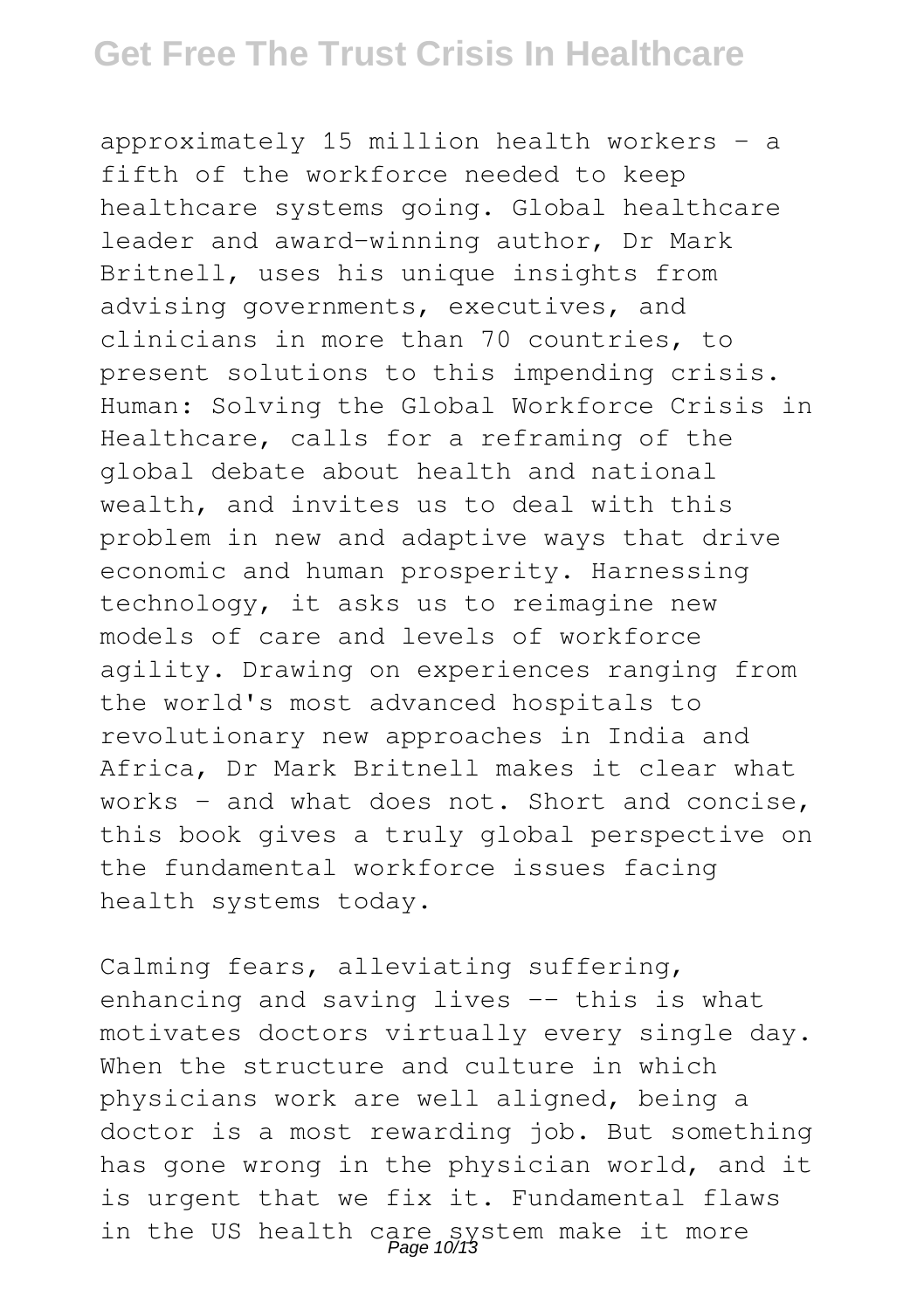difficult and less rewarding than ever to be a doctor. The convergence of a complex amalgam of forces prevents primary care and specialty physicians from doing what they most want to do: Put their patients first at every step in the care process every time. Barriers include regulation, bureaucracy, the liability burden, reduced reimbursements, and much more. Physicians must accept the responsibility for guiding our nation toward a better health care delivery system, but the pathway forward -- amidst jarring changes in our health care system -- is not always clear. In The Doctor Crisis, Dr. Jack Cochran, executive director of The Permanente Federation, and author Charles Kenney show how we can improve health care on a grassroots level, regardless of political policy disputes, by improving conditions for physicians and asking them to take on broader accountability; by calling on physicians to be effective leaders as well as excellent clinicians. The authors clarify the necessary steps required to enable physicians to focus on patient care and offer concrete ideas for establishing systems that place patients' needs above all else. Cochran and Kenney make a compelling case that fixing the doctor crisis is a prerequisite to achieving access to quality and affordable health care throughout the United States.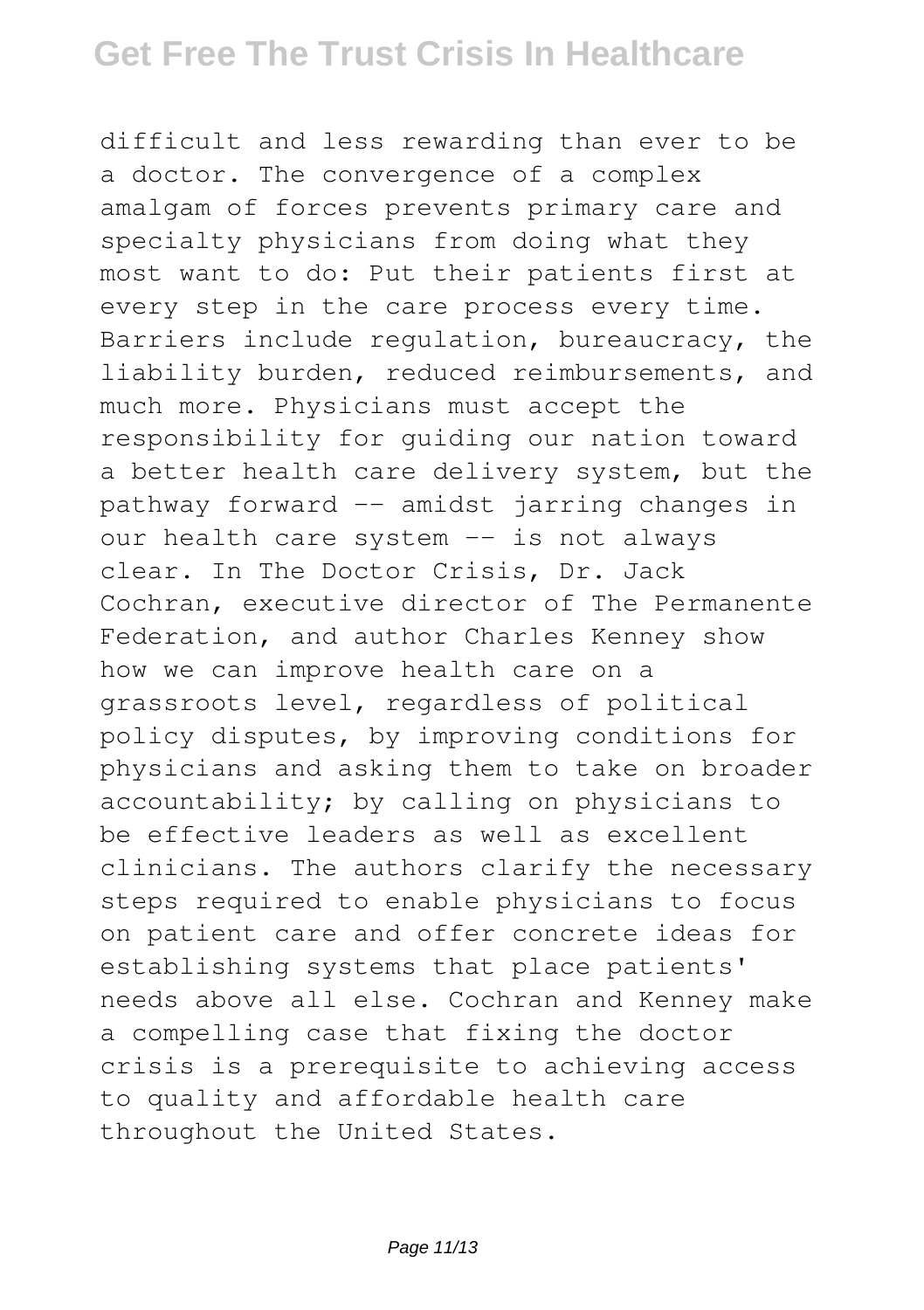The influenza pandemic caused by the 2009 H1N1 virus underscores the immediate and critical need to prepare for a public health emergency in which thousands, tens of thousands, or even hundreds of thousands of people suddenly seek and require medical care in communities across the United States. Guidance for Establishing Crisis Standards of Care for Use in Disaster Situations draws from a broad spectrum of expertise--including state and local public health, emergency medicine and response, primary care, nursing, palliative care, ethics, the law, behavioral health, and risk communication--to offer guidance toward establishing standards of care that should apply to disaster situations, both naturally occurring and manmade, under conditions in which resources are scarce. This book explores two case studies that illustrate the application of the guidance and principles laid out in the report. One scenario focuses on a gradualonset pandemic flu. The other scenario focuses on an earthquake and the particular issues that would arise during a no-notice event. Outlining current concepts and offering guidance, this book will prove an asset to state and local public health officials, health care facilities, and professionals in the development of systematic and comprehensive policies and protocols for standards of care in disasters when resources are scarce. In addition, the extensive operations section of the book